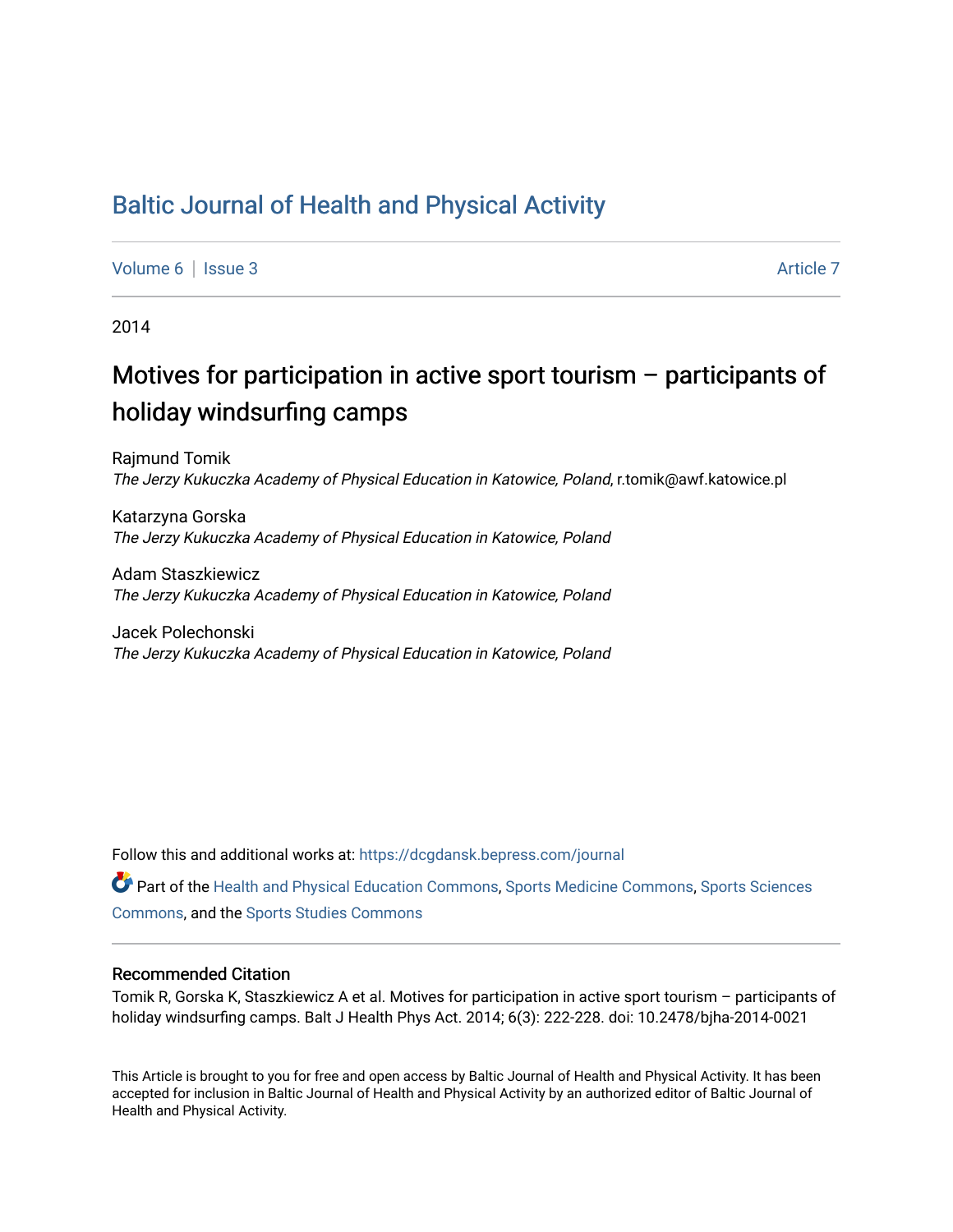

DOI: 10.2478/bjha-2014-0021

|                                                                                                                                                                                                                | Motives for participation in active sport tourism -<br>participants of holiday windsurfing camps                                                                                                                                                                                                                                                                                                                                                                                                      |  |  |  |  |  |
|----------------------------------------------------------------------------------------------------------------------------------------------------------------------------------------------------------------|-------------------------------------------------------------------------------------------------------------------------------------------------------------------------------------------------------------------------------------------------------------------------------------------------------------------------------------------------------------------------------------------------------------------------------------------------------------------------------------------------------|--|--|--|--|--|
| <b>Authors' Contribution:</b><br>A - Study Design<br>B - Data Collection<br>C - Statistical Analysis                                                                                                           | Rajmund Tomik <sup>ADF</sup> , Katarzyna Gorska <sup>BD</sup> ,<br>Adam Staszkiewicz BD, Jacek Polechonski CE                                                                                                                                                                                                                                                                                                                                                                                         |  |  |  |  |  |
| D - Data Interpretation<br>E - Manuscript Preparation<br>F - Literature Search<br>G - Funds Collection                                                                                                         | The Jerzy Kukuczka Academy of Physical Education in Katowice, Poland                                                                                                                                                                                                                                                                                                                                                                                                                                  |  |  |  |  |  |
|                                                                                                                                                                                                                | Key words: active sport tourism, motives, windsurfing.                                                                                                                                                                                                                                                                                                                                                                                                                                                |  |  |  |  |  |
|                                                                                                                                                                                                                | <b>Abstract</b>                                                                                                                                                                                                                                                                                                                                                                                                                                                                                       |  |  |  |  |  |
| Background:                                                                                                                                                                                                    | Active sport tourism involves travelling in order to participate in different forms of<br>movement recreation; engagement in physical activity is the primary aim of active<br>sport tourism. Each and every decision regarding holiday, weekend or one-day trips is<br>made based on several motives of different strength; it is the interaction between the                                                                                                                                        |  |  |  |  |  |
|                                                                                                                                                                                                                | motives that generates the ultimate behaviour of an individual. The aim of the study                                                                                                                                                                                                                                                                                                                                                                                                                  |  |  |  |  |  |
|                                                                                                                                                                                                                | was to determine the motives behind the decision of holiday windsurfing camp par-<br>ticipants to become engaged in this particular form of active sport tourism.                                                                                                                                                                                                                                                                                                                                     |  |  |  |  |  |
| <b>Material/Methods:</b>                                                                                                                                                                                       | Seventy-three participants of windsurfing camps in Jastarnia (Hel Peninsula at the<br>Polish seaside) entered the study, which was carried out in the form of a diagnostic                                                                                                                                                                                                                                                                                                                            |  |  |  |  |  |
|                                                                                                                                                                                                                | survey. The research tool was an anonymous questionnaire.<br><b>Results:</b> The survey revealed considerable diversity regarding the types of active sport tourism                                                                                                                                                                                                                                                                                                                                   |  |  |  |  |  |
|                                                                                                                                                                                                                | undertaken by windsurfing camp participants in the year preceding data collection.                                                                                                                                                                                                                                                                                                                                                                                                                    |  |  |  |  |  |
| <b>Conclusions:</b>                                                                                                                                                                                            | The motives for participation in active sport tourism were also very different both<br>among women and men. Nevertheless, social factors turned out to be of the greatest<br>importance while making a decision about becoming involved in active sport tourism.<br>Our study demonstrated that gender dimorphism had only been seen regarding the<br>physical activity motive. Female respondents mentioned this particular motive for<br>participation in the windsurfing camp more often than men. |  |  |  |  |  |
|                                                                                                                                                                                                                |                                                                                                                                                                                                                                                                                                                                                                                                                                                                                                       |  |  |  |  |  |
| Word count: $2,405$<br>Tables: 3<br>Figures: 0                                                                                                                                                                 | Received: April 2014<br>Accepted: June 2014                                                                                                                                                                                                                                                                                                                                                                                                                                                           |  |  |  |  |  |
| References: 22<br>Corresponding author:                                                                                                                                                                        | Published: October 2014                                                                                                                                                                                                                                                                                                                                                                                                                                                                               |  |  |  |  |  |
| Dr hab. Rajmund Tomik, prof. nadzw<br>Akademia Wychowania Fizyczengo im. Jerzego Kukuczki, Katedra Turystyki<br>40-065 Katowice, ul. Mikołowska 72 a<br>Phone: 32 207 51 69<br>E-mail: r.tomik@awf.katowice.pl |                                                                                                                                                                                                                                                                                                                                                                                                                                                                                                       |  |  |  |  |  |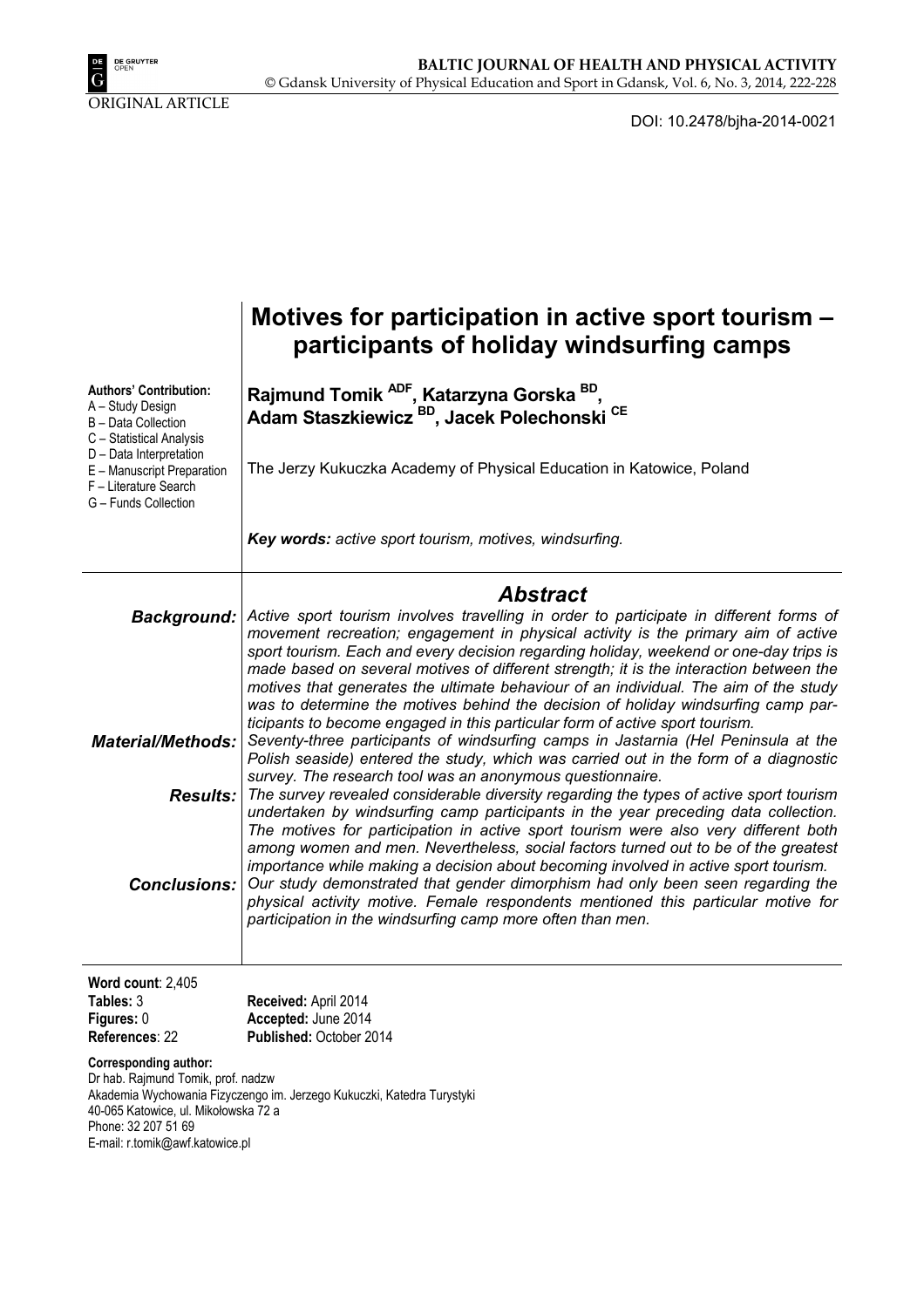### **Introduction**

Active Sport Tourism, Event Sport Tourism and Nostalgia Sport Tourism are classified in literature as types of Sport Tourism. Active sport tourism involves travelling in order to participate in different sports; its primary aim is to become engaged in physical activity [1]. While defining this type of tourism some authors have emphasized involvement in sport activities by individuals on vacation [2]. We believe that the term active sport tourism relates to two-day or multi-day trips, the main aim of which is to become engaged in physical activity (i.e., practise different forms of movement recreation). The difference between active sport tourism and movement recreation consists of leaving the place of residence and becoming involved in interaction with the natural environment and its special attributes/values. It seems that, in marketing, the notion of *active sport tourism* gradually replaces that of qualified tourism mainly used with respect to the activities of Polskie Towarzystwo Turystyczno-Krajoznawcze (Polish Tourist and Sightseeing Society).

Scholarly publications on active sport tourism are scarce. Theoretical considerations of H. Gibson [3,4] as well as those of T. Hinch and J.Hingham [5] are worth pointing out. There are also reports from marketing research aimed at identification of the major characteristics of participants in active sport tourism suggesting that active sport tourists tend to be healthy, financially secure and well educated; the typical active sport tourist is between 18 and 44 years of age and, most frequently, male. The most popular physical activities during holiday time are walking, bicycling, and skiing [2, 4, 6, 7].

The aim of the present study was to determine motives for tourist activity. According to R. Franken, human motivation is associated with striving for something or the will to avoid something. Striving and avoidance may not only be related to some specific object but also to a specific place or life situation. Human needs are not the immediate cause of our actions; they are now viewed as dispositions towards action, i.e., they create a c**o**ndition that is predisposed towards taking action or making a change and moving in a certain direction. Motivation components are biological processes (anatomy and physiology of the brain), learning and cognition (thinking, perceiving, abstracting, synthesizing and organizing); the energy and ultimate behaviour is determined by interaction of these processes. Motivation is understood as a process which produces particular action or behaviour. Needs are a state of tension or imbalance that demands a satisfying activity to achieve a goal [8].

A frequently cited theory on leisure and travel motivation is Iso Ahola's Social Psychological Model of Tourism Motivation (SPMTM) [9]. It is based on the concept of push and pull factors for tourism travel as described by G. M. S. Dann [10] and J. L. Crompton [11]. The push factors are internal forces or intrinsic motivators that predispose the tourist to travel while the pull factors are external forces which attract him/her to a given destination. Iso-Ahola believed that motivation is an internal force, which modifies the behaviour of an individual similarly to pull factors. People participate in tourism to reach satisfaction through striving for something or avoiding something. Four motivation categories have been mentioned, i.e.:

- seeking personal rewards;
- seeking interpersonal rewards;
- escaping interpersonal environments:
- escaping personal environments (i.e., personal problems and everyday existence) [12].

It should be mentioned though that each and every decision regarding holiday, weekend or one-day trips is made based on several motives of different strength; it is the interaction between the motives that generates the ultimate behaviour of an individual [13]. An analysis of becoming engaged in tourist activity should take a broader perspective, commonly referred to in literature as "Vacation Decision Making Process" [14].

The aim of the study was to determine the motives behind the decision of holiday windsurfing camp participants to become involved in active sport tourism.

The following research questions were formulated:

- 1. What types of active sport tourism have the windsurfing camp participants chosen in the last year?
- 2. What were the motives determining the decision about participating in active sport tourism?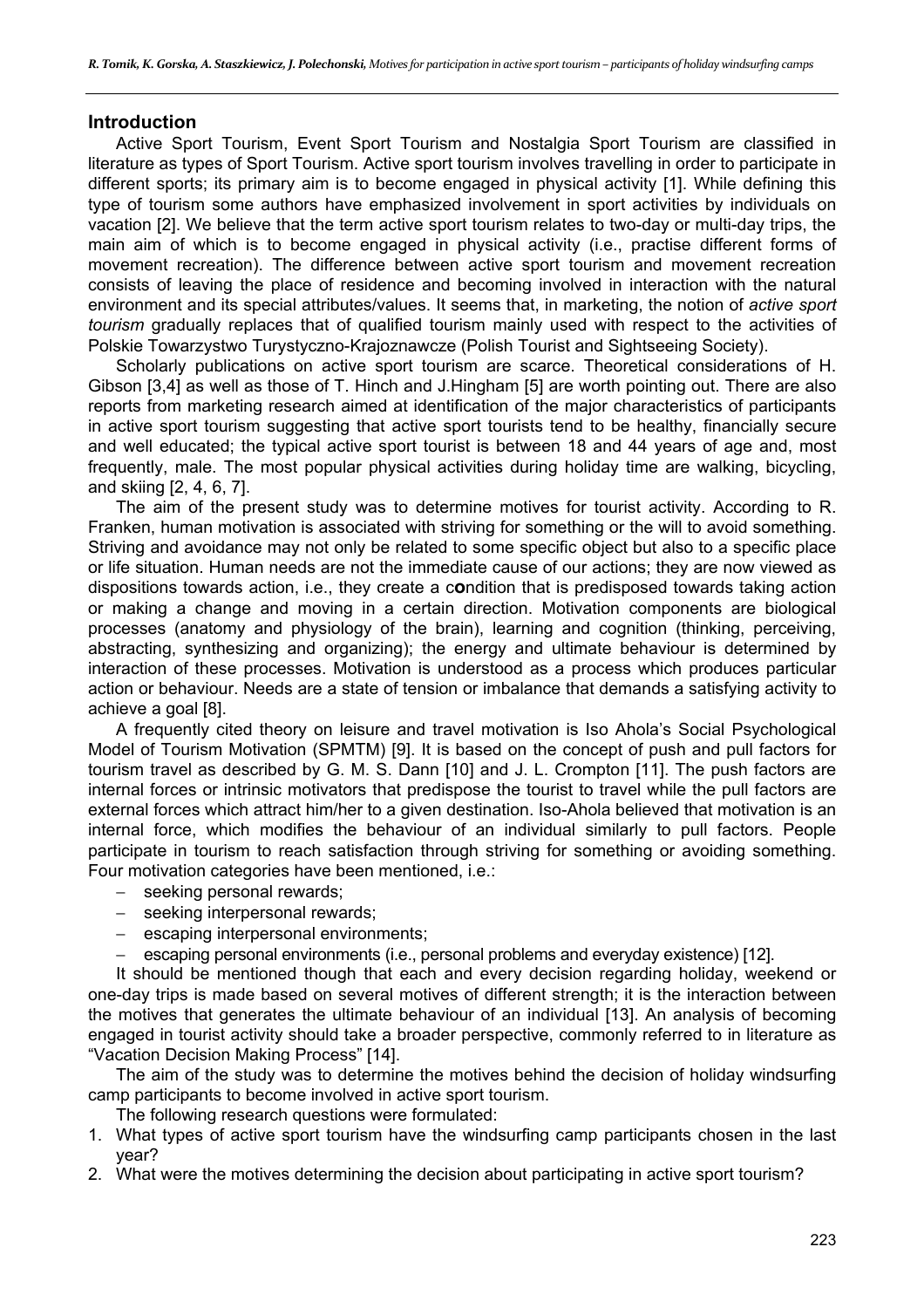3. Was there any difference in the motives with respect to gender?

## **Material and methods**

The study comprised participants of windsurfing camps in Jastarnia (Hel Peninsula at the Polish seaside) organized in July and August 2012 by "Boards" - a windsurfing school. Of the total number of 184 school students, 73 questionnaires had been filled in correctly and included in the statistical analysis. The mean age was 26.6 years (women – 25.4 years, men – 27.8 years). The majority of the windsurfing camps participants were students of high or higher schools, residents of large or mid-sized cities (Table 1). The examined sample is not representative of typical windsurfing camp participants and hence conclusions can only be drawn regarding this particular study population.

|                         |                                           | Total          |        | Women          |       | Men            |       |
|-------------------------|-------------------------------------------|----------------|--------|----------------|-------|----------------|-------|
|                         | Survey participants                       | N              | $\%$   | N              | $\%$  | N              | $\%$  |
| Gender                  |                                           | 73             | 100.00 | 34             | 46.58 | 39             | 53.42 |
|                         | $\leq 19$                                 | 20             | 27.40  | 11             | 15.07 | 9              | 12.33 |
| Age                     | $20 - 29$                                 | 36             | 49.32  | 16             | 21.92 | 20             | 27.40 |
|                         | 30-39                                     | $\overline{7}$ | 9.59   | 4              | 5.48  | 3              | 4.11  |
|                         | $40+$                                     | 10             | 13.70  | 3              | 4.11  | 7              | 9.59  |
| Education               | Primary                                   | 18             | 24.66  | $\overline{7}$ | 9.59  | 11             | 15.07 |
|                         | Secondary                                 | 40             | 54.79  | 19             | 26.03 | 21             | 28.77 |
|                         | Higher                                    | 15             | 20.55  | 8              | 10.96 | 7              | 9.59  |
| Profession              | Secondary school                          | 18             | 24.66  | 8              | 10.96 | 10             | 13.70 |
|                         | <b>Student</b>                            | 36             | 49.32  | 18             | 24.66 | 18             | 24.66 |
|                         | Office employee                           | 5              | 6.85   | 4              | 5.48  | 1              | 1.37  |
|                         | Engineer                                  | 5              | 6.85   | 1              | 1.37  | 4              | 5.48  |
|                         | Health care                               | $\overline{2}$ | 2.74   | 0              | 0.00  | $\overline{2}$ | 2.74  |
|                         | Manager                                   | 5              | 6.85   | 1              | 1.37  | 4              | 5.48  |
|                         | Teacher                                   | 1              | 1.37   | 1              | 1.37  | 0              | 0.00  |
|                         | Employee in sales and ser-<br>vices       | 1              | 1.37   | 1              | 1.37  | 0              | 0.00  |
| Place of resi-<br>dence | Large city<br>(>100 thousand inhabitants) | 41             | 56.16  | 18             | 24.66 | 23             | 31.51 |
|                         | Mid-sized city<br>(25-100 thousand)       | 21             | 28.77  | 12             | 16.44 | 9              | 12.33 |
|                         | Small city<br>(< 25 thousand)             | 8              | 10.96  | 3              | 4.11  | 5              | 6.85  |
|                         | Village                                   | 3              | 4.11   | 1              | 1.37  | 2              | 2.74  |

Tab. 1. Survey participants – descriptive statistics

The investigations were carried out in the form of a diagnostic survey. The research tool was a questionnaire which the respondents filled in anonymously in their free time. A cover letter explained how to complete the questionnaire; also, the term active sport tourism was unambiguously explained. The questionnaire consisted of 4 parts. We analysed the respondents' answers to 10 survey questions on participation in movement recreation and their comments on 49 statements concerning the motives for participation in active sport tourism (in the 5 point Likert scale). The latter part of the questionnaire was based on R. Winiarski's "Questionnaire on Motivation of Active Recreation Behaviour" with the consent of the author, R. Winiarski [15]. In 34 questions (of the original 49 items) the term "movement recreation" was replaced with "active sport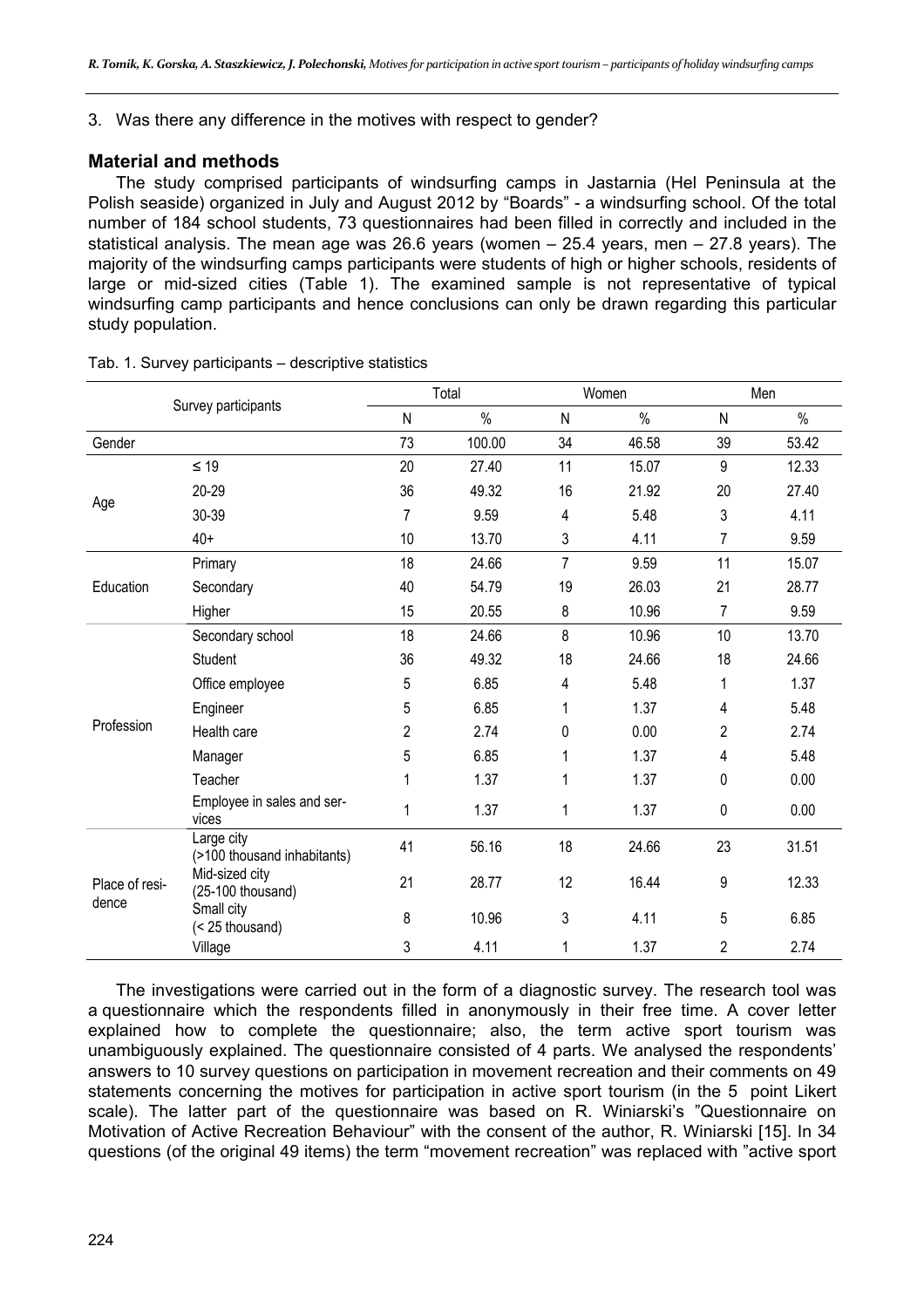tourism", which we deem to be a special form of movement recreation. The validity and reliability of the questionnaire were positively assessed.

According to R. Winiarski, active recreation behaviour is driven by seven motivational forces including: Activity, Catharsis, Health, Emotion, Society, Ambition, Knowledge.

Each of the motives is studied based on 7 questionnaire statements (including reverse wording). This allows calculation of an index of each particular motivational disposition (the total score for answers divided by 7), which can range from 0 to 4. The value of 2 corresponds to the answer "I don't know" and should be interpreted as a neutral attitude towards a given motive. Higher and lower values of the index evidence an increase and decrease in motivation, respectively.

A double-classification repeated measures ANOVA and the Tukey post-hoc test were used to determine differences between particular motives for participation in active sport tourism by gender. The repeated measure factor was motivation type. Statistical significance was set at  $p < 0.05$ .

### **Results**

The survey revealed considerable diversity regarding the types of active sport tourism undertaken by windsurfing camp participants in the year preceding data collection. The most popular, both among women and men, were downhill skiing (73%) and cross-country skiing (42%). Mountain hiking (29%) and kayaking (26%) were also considered attractive. Caving and potholing, sea sailing, horse riding and air sports were participated in the most rarely – each was marked by one respondent only. It is of interest that no men and only two women chose biking as active sport tourism. It might be that this form of physical activity, extremely popular among Polish people, is practiced by the respondents in the area where they live. It should be noted that the choices regarding the preferred types of active sport tourism were comparable among women and men (Table 2).

|                                             | <b>Total (73)</b> |       | Women (34)     |       | Men (39) |       |
|---------------------------------------------|-------------------|-------|----------------|-------|----------|-------|
| Types of active sport tourism               | N                 | %     | N              | %     | N        | $\%$  |
| Lowland hiking                              | 14                | 19.18 | 8              | 23.53 | 6        | 15.38 |
| Mountain hiking                             | 21                | 28.77 | 8              | 23.53 | 13       | 33.33 |
| Mountain trekking                           |                   | 9.59  | 3              | 8.82  | 4        | 10.26 |
| Rock climbing                               | 4                 | 5.48  | $\overline{2}$ | 5.88  | 2        | 5.13  |
| Caving and potholing                        |                   | 1.37  | 1              | 2.94  | 0        | 0.00  |
| Canoeing and kayaking (canoe, etc.)         | 19                | 26.03 | 9              | 26.47 | 10       | 25.64 |
| Rafting                                     | 2                 | 2.74  | 2              | 5.88  | 0        | 0.00  |
| Inland sailing                              | 6                 | 8.22  | 4              | 11.76 | 2        | 5.13  |
| Sea sailing                                 |                   | 1.37  | 1              | 2.94  | 0        | 0.00  |
| Windsurfing                                 | 10                | 13.70 | 5              | 14.71 | 5        | 12.82 |
| Diving                                      | 6                 | 8.22  | 5              | 14.71 | 1        | 2.56  |
| Downhill skiing                             | 53                | 72.60 | 21             | 61.76 | 32       | 82.05 |
| Snowboarding                                | 8                 | 10.96 | 4              | 11.76 | 4        | 10.26 |
| Cross-country skiing                        | 31                | 42.47 | 10             | 29.41 | 21       | 53.85 |
| Ski touring                                 | 4                 | 5.48  | 2              | 5.88  | 2        | 5.13  |
| Horse riding trips                          |                   | 1.37  | 1              | 2.94  | 0        | 0.00  |
| <b>Biking trips</b>                         | 2                 | 2.74  | 2              | 5.88  | 0        | 0.00  |
| Air sports                                  |                   | 1.37  | 1              | 2.94  | 0        | 0.00  |
| Extreme sports<br>$\mathbf{r}$ $\mathbf{r}$ | 2                 | 2.74  | 2              | 5.88  | 0        | 0.00  |

Tab. 2. Types of active sport tourism practiced by the respondents

 *Source: own studies*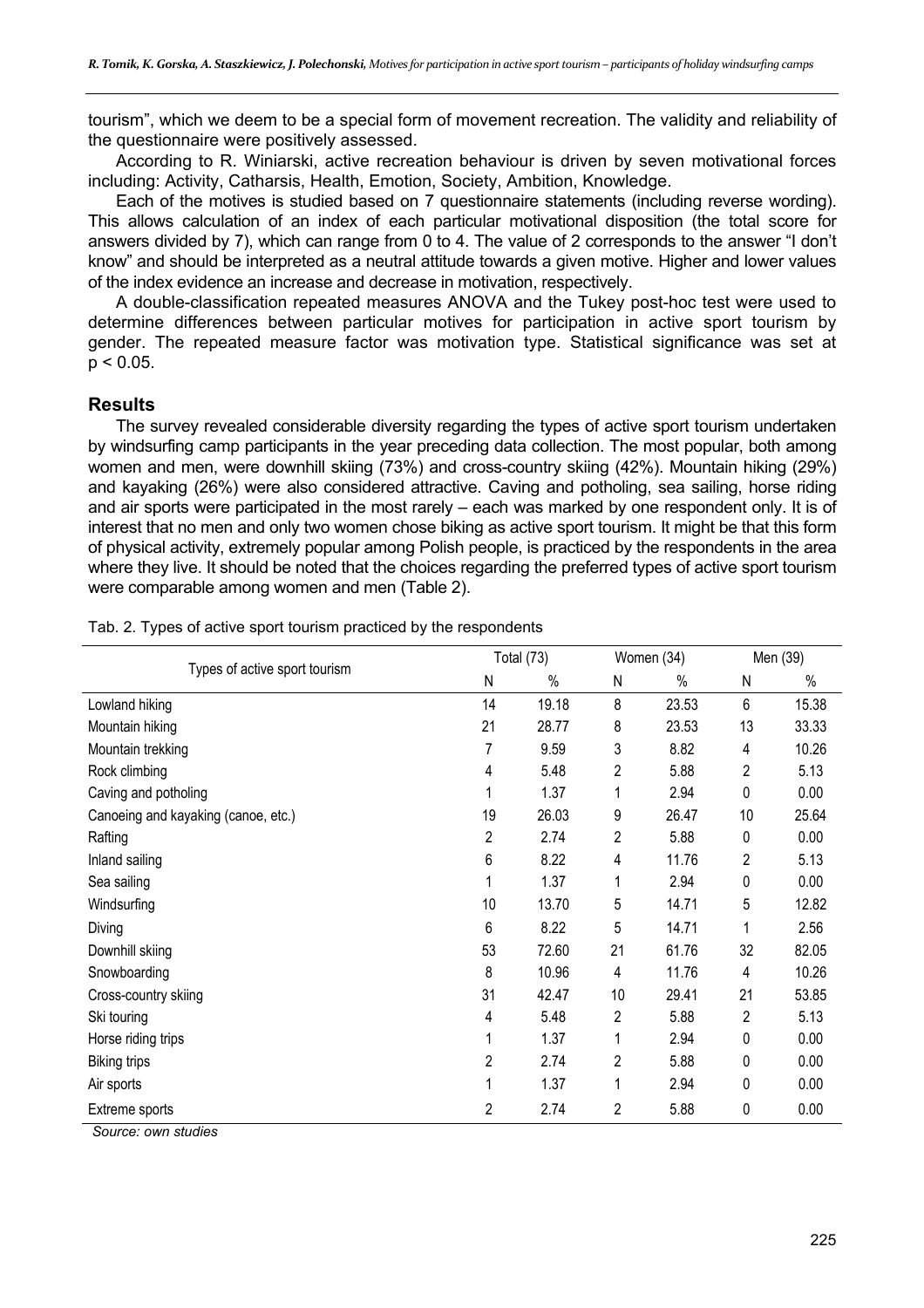In the next stage of the investigations we tried to determine the motives which underlay the respondents' decision to participate in windsurfing camps. The motives for participation differed significantly between women and men. Nevertheless, social factors turned out to be of the greatest importance. The main motivational forces behind the women's decision to become involved in active sport tourism were activity, health and social interactions, while those predominant among men were social interactions and health (Tab. 3). The post-hoc test revealed that ambition was significantly less important than all other motives, irrespective of gender. An analysis of motivational force indices variability by gender showed considerable similarity except for the activity index. Female respondents mentioned this particular motive for participation in the windsurfing camp significantly more often than men (Tab. 3).

| Gender                 |                         | Motivational force    |                        |                        |                        |                        |                        | Variability              |                              |
|------------------------|-------------------------|-----------------------|------------------------|------------------------|------------------------|------------------------|------------------------|--------------------------|------------------------------|
|                        |                         | Activity              | Catharsis              | Health                 | Society                | Emotions               | Ambition               | Knowledge                | index                        |
| Total<br>(73)          | $\overline{\textbf{X}}$ | 2.55                  | 2.34                   | 2.67                   | 2.75                   | 2.58                   | 2.08                   | 2.55                     |                              |
|                        | M                       | 2.57                  | 2.43                   | 2.71                   | 2.64                   | 2.71                   | 2.14                   | 2.71                     | $F = 12.905$<br>$p > 0.001*$ |
|                        | <b>SD</b>               | 0.53                  | 0.51                   | 0.60                   | 0.63                   | 0.52                   | 0.44                   | 0.57                     |                              |
| Women<br>(34)          | $\overline{\text{X}}$   | 2.74                  | 2.47                   | 2.73                   | 2.73                   | 2.66                   | 2.10                   | 2.59                     |                              |
|                        | M                       | 2.75                  | 2.44                   | 2.74                   | 2.69                   | 2.71                   | 2.13                   | 2.66                     | $F = 7.150$<br>$p > 0.001*$  |
|                        | <b>SD</b>               | 0.53                  | 0.59                   | 0.62                   | 0.60                   | 0.59                   | 0.51                   | 0.57                     |                              |
| $M$ en                 | $\overline{\textbf{X}}$ | 2.37                  | 2.22                   | 2.61                   | 2.76                   | 2.50                   | 2.05                   | 2.57                     |                              |
|                        | M                       | 2.37                  | 2.31                   | 2.63                   | 2.71                   | 2.59                   | 2.09                   | 2.65                     | $F = 7.021$<br>$p > 0.001*$  |
|                        | SD                      | 0.53                  | 0.58                   | 0.60                   | 0.61                   | 0.50                   | 0.51                   | 0.58                     |                              |
| Index variability<br>. |                         | $F=6,154$<br>p=0,016* | $F = 3.211$<br>p=0.078 | $F = 0.487$<br>p=0.488 | $F = 0.035$<br>p=0.852 | $F = 2.233$<br>p=0.140 | $F = 0.194$<br>p=0.661 | $F = 0.016$<br>$p=0.900$ |                              |

Tab. 3. Motivational force indices and their variability

*\* statistically significant* 

 *Source: own studies* 

#### **Discussion**

Numerous researchers have concluded that health is the primary motive for movement recreation in leisure time. The awareness of health benefits related to physical activity is growing [19-22]; beneficial effects gained from performing physical activity outdoors in natural environments are especially appealing. Hence, a dynamic development of active sport tourism, which is a healthoriented form of movement recreation, should be promoted and supported. Health was also among the most important motivational forces behind the decision of our questionnaire respondents to take part in a summer windsurfing camp on Hel Peninsula. It should be noted though that summer time physical activity was more important for women than men.

Knowledge on the motives underlying the decisions regarding holiday trips might also prove useful for marketing purposes. When analysing factors affecting sport consumer behaviour, J. Berbeka emphasized psychological factors and, among them, motivation. She believes that "the spectrum of needs satisfied through sport activity may be quite broad; the task of marketing is to make the potential customers realize these needs, shape and intensify them" [16, p. 24]. If the needs are to be shaped, intensified and satisfied, they must first be determined, and before that, investigated. Motivation, which stimulates and gives direction to human actions results from unsatisfied needs. Unsatisfied needs are strong motivators. Active sport tourism related products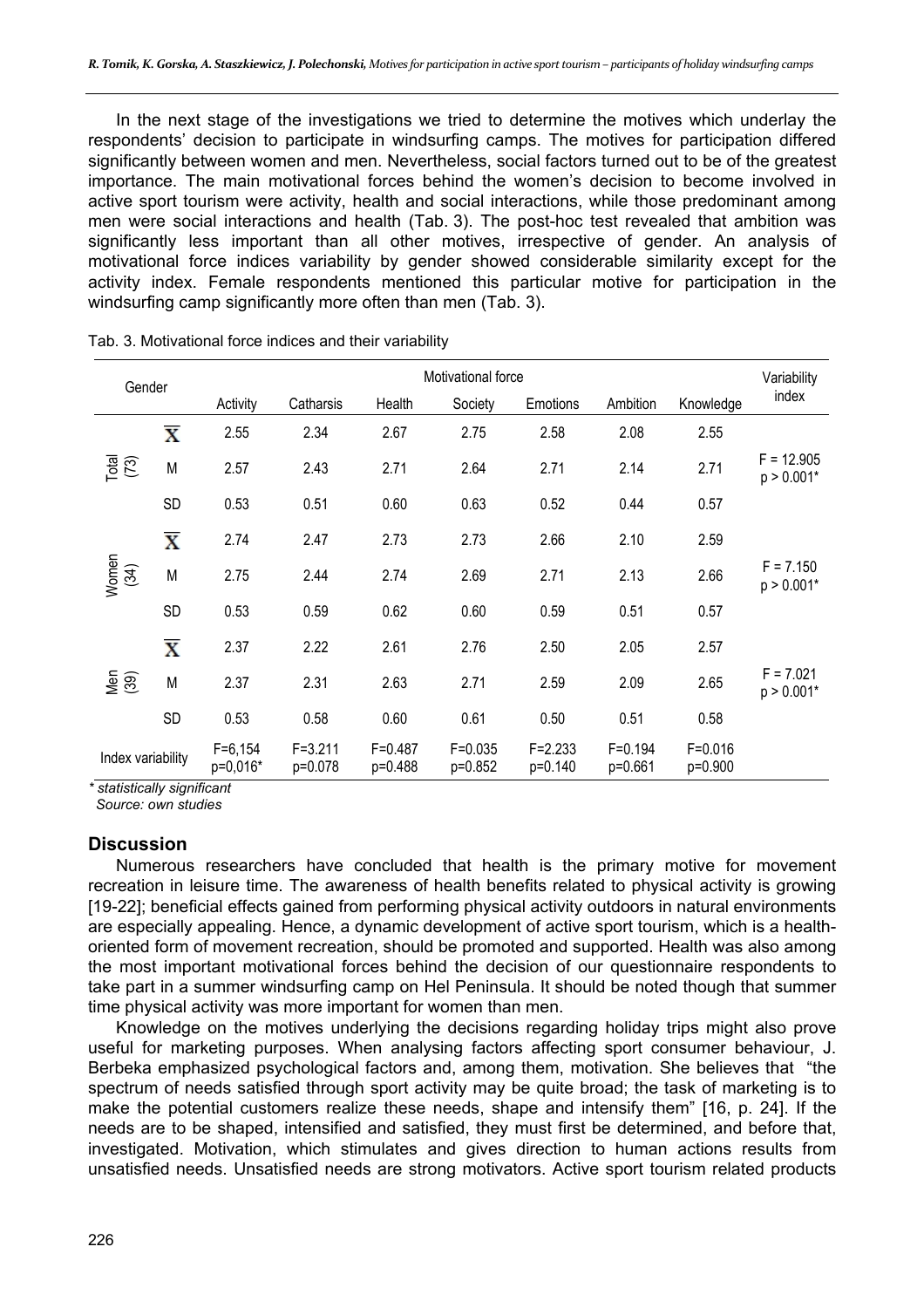might constitute an offer both for the inhabitants of a particular region (especially its urban areas) interested in weekend- or even one-day trips and for those from the outside of the Province. Own investigations on the programs developed to promote active sport tourism in 16 Polish administrative provinces indicated that the majority of these provinces use this type of tourism to increase an influx of visitors to the region [17]. The most intensively promoted are local nature attractions and places especially attractive for individuals in favour of more active pastimes. However, such marketing strategies only use pull factors, completely neglecting push factors. Knowledge on motives which influence decisions concerning holiday trips might enhance the effectiveness of marketing campaigns promoting both tourist products and tourist values of particular destinations.

When preparing a marketing campaign for a tourist area or tourist company directed at a particular consumer group, it is advisable to emphasize those elements, which stimulate tourismoriented behaviours to the greatest extent. This is consistent with the conclusions of A. Niemczyk, who investigated the motives for culture tourism. The author wrote that "motives for participation in culture tourism differentiate tourists' decisions with respect to culture-oriented travels. This is important for tourism industry and the representatives of local authorities participating in the creation of the tourist product for a given area. The conclusions of such analyses might be used in the process of cultural policy formation, which is inherently addressed at area visitors" [18, p. 56].

# **Conclusions**

Our findings have led us to the following conclusions:

- 1. In the year preceding data collection, the questionnaire respondents most often practised downhill and cross-country skiing, i.e., those forms of physical activity which require quite specific movement skills.
- 2. The social motive was the predominant driving force behind the respondents' involvement in active sport tourism, which might have resulted from the fact that  $\frac{3}{4}$  of the study population were under the age of 29 years.
- 3. Gender dimorphism was only seen regarding the physical activity motive. Female respondents mentioned this particular motive for participation in the windsurfing camp more often than men.

#### **References**

- 1. Gibson H. Sport tourism: A critical analysis of research. Sport Manag Rev. 1998;1:45-76, doi: 10.1016/s1441-3523(98)70099-3.
- 2. De Knop P. Sport for all and active tourism. World Leisure and Recreation. 1990;32:30-36, doi: 10.1080/10261133.1990.10559120
- 3. Gibson H. Active sport tourism: who participates? Leisure Stud. 1998;17:155-170, doi: 10.1080/026143698375213.
- 4. Gibson H, Attle S, Yiannakis A. Segmenting the active sport tourist market: A lifespan perspective. Journal of Vacation Marketing. 1998;4:52-64, doi: 10.1177/135676679800400105.
- 5. Hinch T, Higham T. Sport tourism development. Bristol, Bufflo, Toronto: Channel View Publications; 2011.
- 6. Delpy L. An overview of sport tourism: Building towards a dimensional framework. Journal of Vacation Marketing. 1998;4:23-38, doi: 10.1177/135676679800400103.
- 7. Chang S, Gibson H. Physically active leisure and tourism connection: Leisure involvement and choice of tourism activities among paddlers. Leisure Sci. 2011;33:162-181, doi: 10.1080/01490400.2011.550233.
- 8. Franken RE. Human motivation. Belmont: Wadsworth, Inc.; 2007.
- 9. Iso-Ahola SE. Toward a social psychological theory of tourism motivation: A rejoinder. Ann Tourism Res. 1982;9:256-262, doi: 10.1016/0160-7383(82)90049-4.
- 10. Dan GMS. Anomie, Ego-enhancement and tourism. Ann Tourism Res. 1977;4:184-194, doi: 10.1016/0160-7383(77)90037-8.
- 11. Crompton J L. Motivation for pleasure vacation. Ann Tourism Res. 1979;6:425-439.
- 12. Wolfe K, Hsu HC. An application of the social psychological model of tourism motivation. International Journal of Hospitality & Tourism Administration. 2004;5:29-47, doi: 10.1300/J149v05n01\_02.
- 13. Bowen D, Clarke J. Contemporary tourist behavior: Yourself and others as tourist. International: CABI Publishing; 2009.
- 14. Decrop A. Vacation decision making process. International: CABI Publishing; 2006.